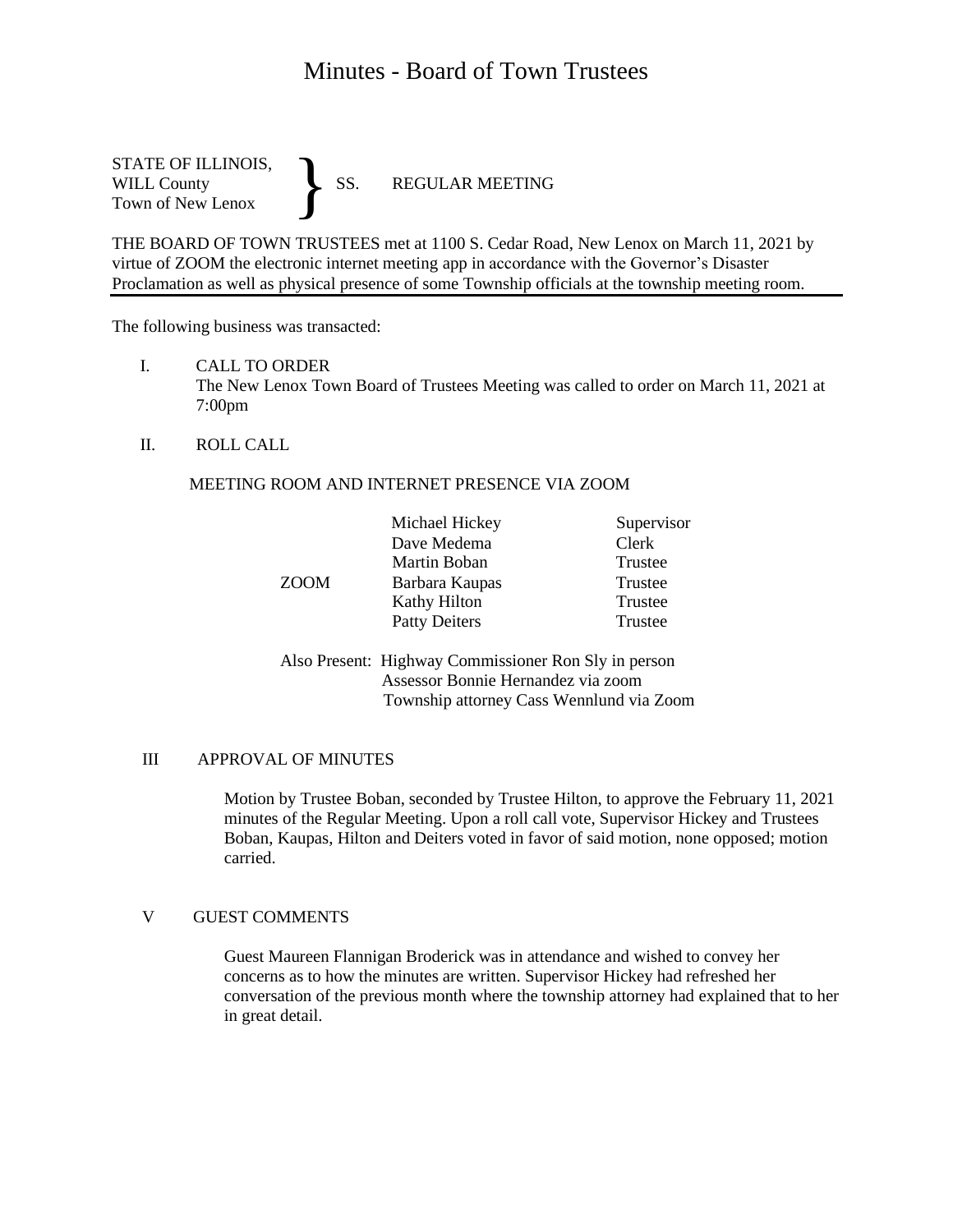### IV BOARD ISSUES-- ACTION ITEMS

Supervisor brought up the Annual Town Meeting agenda. Having no action items come in from electors he mentioned the road commissioner's request to add the movement of funds to the agenda. He then opened the floor for comments. Hearing none he asked for a motion to accept the agenda for the April  $13<sup>th</sup>$  Annual Town Meeting.

Motion was made by Trustee Boban and second by Trustee Deiters to adopt the April 13, 2021 Annual Town Meeting agenda. Upon a roll call vote Supervisor Hickey and Trustees Boban, Kaupas, Hilton and Deiters voted in favor of said motion and none opposed; motion carried.

Supervisor Hickey brought the accounting firm of Hearne and Associates to the floor that did the audit last year. Trustee Hilton made mention about the administrative cost cap that was put in place and was thankful it was done so this year. Motion was made to use Hearne and Associates by Trustee Hilton and second by Trustee Kaupas to hire Hearne and Associates. Upon a roll call vote Supervisor Hickey and Trustees Boban, Kaupas, Hilton and Deiters voted in favor, none opposed; motion carried.

### VI SUPERVISORS REPORT

Supervisor mentioned that the budgets for the township and road district have been posted and have also been placed in the newspaper as per state statute for the April 8<sup>th</sup> hearing and action.

Supervisor Hickey also mentioned the packets going out by email due to irregularities at the post office and packets not being received on time. Anyone wanting a hard copy should let the supervisor know. Trustee Hilton indicated she was fine with getting it through email.

Supervisor Hickey stated that the road district budget will be adopted during the hearing and immediately following the hearing the township will vote and adopt theirs.

The chamber that normally has an expo in March is having an outdoor expo on May 15, 2021 in the commons rain or shine. They do not provide tents and if it rains it will be a wash.

# VI I TRUSTEE REPORTS

Trustee Boban there was a covid situation that kept the students out of the food pantry for a time not due to the food pantry but an issue at the school.

Electronics recycling is beginning to pick up again. May  $1<sup>st</sup>$  is our annual recycling day and everything is currently a go. Lincolnway High School has assured us there will be some student athletes available for help on that day. House hold hazardous waste is still collected in conjunction with Share Fest and Spencer Trail campus in September. Veteran's recognition added another bio this past week to the veteran's recognition page and the page is doing well.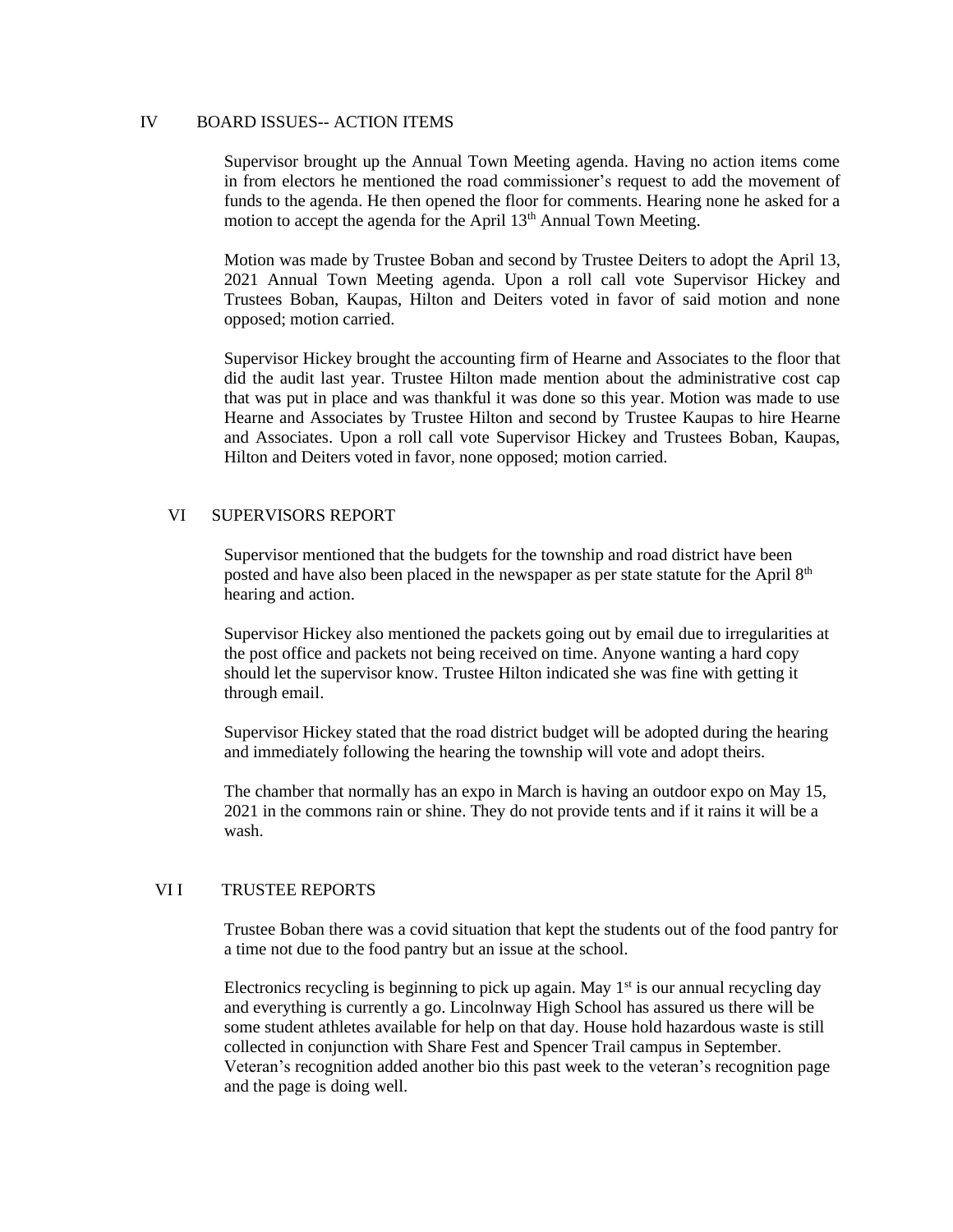Trustee Kaupas said Kathy says the pantry is doing well and has Trustee Kaupas down as a volunteer for Tuesdays. Questions were raised as to where donations to the foundation are directed. There was confusion when checks are made out as to whether or not they are pantry funds. There are two different accounts to the foundation one for the foundation and one for the food pantry. Trustee Deiters had some input as to obtaining food for the pantry at less cost. Supervisor advised her to get with Trustee Kaupas on the matter. Trustee Kaupas was of the opinion the foundation would work out the money donation issue.

Trustee Hilton: Rides are picking up in transportation. They are currently keeping two drivers busy. 141 From the main driver and 98 from the substitute driver. Trustee Hilton feels the service is heading back up to the 600-ride range soon. All of our drivers have been vaccinated for Covid.

Trustee Hilton spoke with Mayor Balderman about the possibility of sharing all of our services to provide a vaccine clinic here in New Lenox. She has also spoke with county board members with regards to this issue also.

Trustee Hilton mention that Share Fest was having another food give away at United Methodist Church on March 13<sup>th</sup> Trustee Hilton and Kaupas attended one previously and was impressed with their organization.

# VIII OTHER ELECTED OFFICIALS

CLERK: Dave Medema shared the newsletter proof with the board for any corrections or changes that they may want to make. Trustee Hilton wanted to make sure the wheelchair ride information was up to date in the newsletter. Notices have gone out in the paper for the township and road district budget hearings. We have adopted the agenda for the Annual Town Meeting. We are preparing for the precinct 12 polling place here at the admin building.

ROAD COMMISSIONER: The road district is beginning its transition to spring from winter; prepping for road repairs and picking up the trash build up from winter on the side of the roads.

ASSESSOR: Bonnie spoke about the information in the newsletter informing the public about the senior discount freeze. It seems every year people have been missing out on it. The county just forwarded information on working with Springfield to get house bill 3289 passed which would roll over all of the senior freeze apps.

Attorney Cass Wennlund stated he would resign as attorney at the end of the month of April and new council would be hired only if needed in future events.

#### VIIII APPROVAL OF BILLS

Motion made by Trustee Kaupas to accept and pay all bills as presented, seconded by